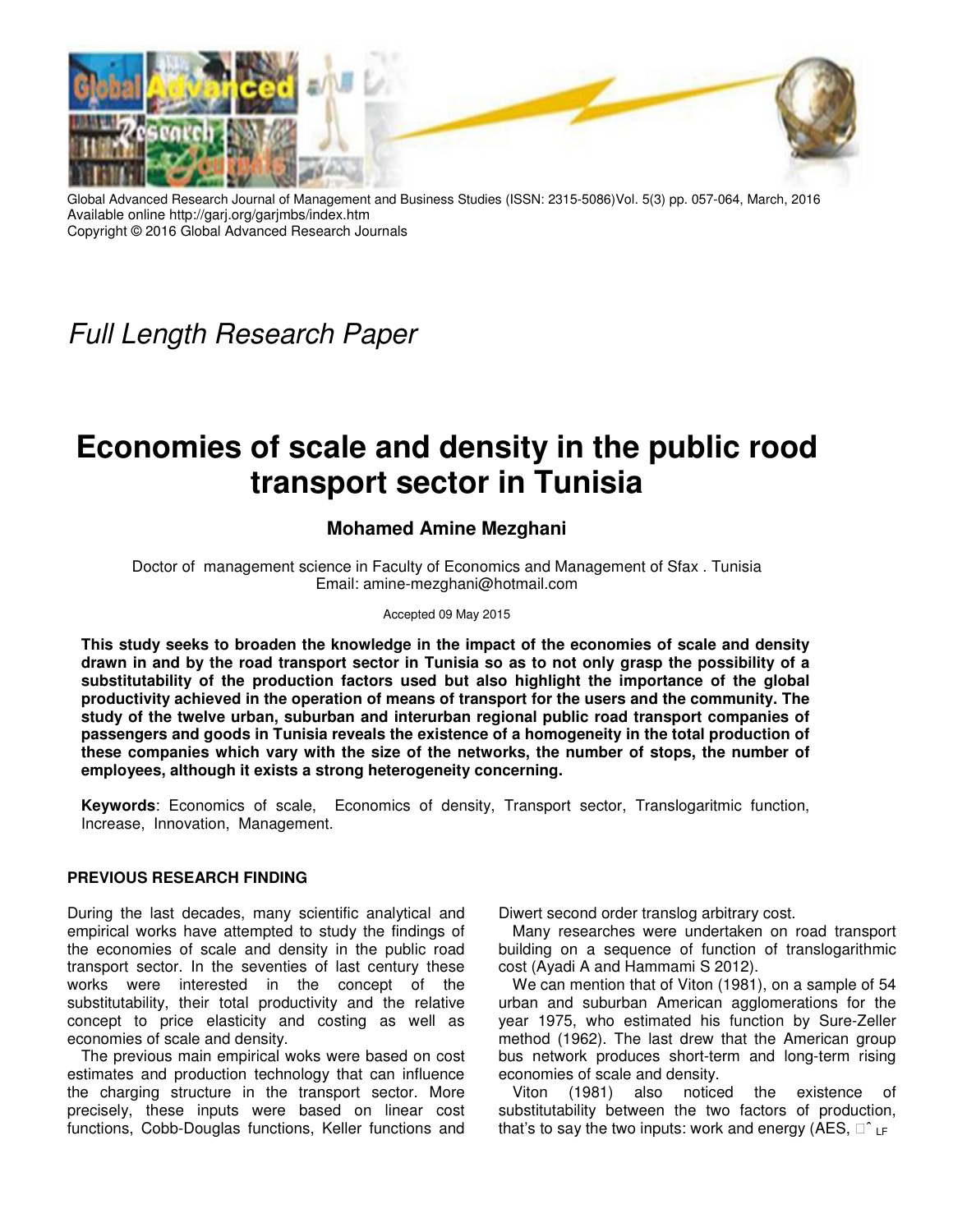$= 0,22$ ) while stating that labor demand for urban small transport firms is inelastic to the price  $(\eta_{LW} = -0.03)$ ; which is not the case for the large firms  $(n_{LW} = -0.19)$ . Besides, he concluded by maintaining that the energy demand is elastic to the price according to the various classification of the different firms with ( $\eta_{FC} = -0.19$  à 0.57).

For their part, Karlaftis and Mc Carthy (2002) estimated function of the variable translogarithmic cost from a sample of 256 urban and suburban group haulers in the period of time between 1986 and 1994 in the United State. Through their model, on the basis of Sure-Zeller method, they used the cluster analysis which allowed them to identity the gathering of individuals who shared the same attributes.

Moreover, resorting to the variable (vehicles/miles) measuring the output in the road transport sector, they reached the following results: the existence of a common and increasing economy of scale and density with  $(ES =$ 1, 28) and  $(ED = 1, 33)$  where the two inputs work and energy are complementary ( $\dot{U}_{LF}$  = -0, 55).

The demand of work and that of faintly elastic compared with their prices with  $(n_{LW} = -0, 17)$  and  $(n_{FC} = -1)$ 0, 45). These results concern a common sample.

On the other hand, when the sample was divided into six groups, the authors concerned affirmed the existence of an economy of scale and density between a constant value evolving towards another one sharply increasing ES (0,99 à 11) ; ED (0,99 à 20).

As a result, the two inputs work and energy are at the same time substitutable and complementary according to each group of haulers ( $U_{LF} = 0.63$  à -0.53); while the demand of work and that of energy are faintly elastic comparing to their price ( $\eta_{LW}$  = -0,16 to -0,24); ( $\eta_{FC}$  = -0,45 to -0,17).

Keho.Y (2005) analyzed the contribution of the public investments to the private capital formation in Ivory Coast, using a co-integration test and an estimation of error correlation during the period 1965-2001.

His analysis was concerned with the impact of the global public investment on the private investment which gave rise to a positive, significant relation between the two variables that means the first investment exerted a ratchet effect on the second one? This public capital was divided on six main components (education transport and communication, services, health, agriculture, mines and industries) and had a positive compact on the accumulation of the private capital with long term elasticity varying between (0.54) and (0.80) and this is thanks to the contribution, especially, of the transport, communication and education sector, since the compact exerted by the other sectors is not significant.

Keho (2005) concluded by stating that the politic of public investment in the economic infrastructure is in the transport and communication sector or in the formation of human capital is an efficient instrument to stimulate growth and development of the private investment forming a fundamental factor for the attractiveness of the

direct foreign investments.

Piancenza estimated a function of a variable translogarithmic cost by the maximum likelihood method using a cross-sectional database with a trend where its sample containing 45 transport company giving urban and suburban vehicles haulers during a period of six year from 1993 to 1999 in Italy. He used as variables the « place-vehicle/kilometers » and average speed as output. The chosen sample is heterogeneous; which encouraged him to work on a common sample and a classified one composed of divers group. He could draw the existence of an economy of short and long term growing density.

These authors chose, as inputs, two variables representing the work factor which corresponds to the number of half time and full time employees; the capital factor contains the number of used buses. Furthermore, they have also chosen 2 outputs: « Place/km and Vehicle/ Kilometers ».

They noticed in their study that the economy of scale is increasing for small and medium-size enterprises and that there's a small increase of the technical efficiency during the average of the period. There is also a low increase of the average efficiency due to additional constraints.

Starting from these analytic and empirical results which are coherent and pertinent as for the study of the existence of an economy of scale and density in the urban, suburban and interurban road transport operation for certain developed and developing countries; starting from that we are going to wonder if such situations exist or not in the Tunisian public road transport? In other words does transport operation generate an economy of scale and density or not? In both cases how to grasp these situations? The answers for these questions prompt us to undertake an empirical analysis.

## **Empirical validation**

The data base extracted from the directorate general research and planning of the ministry of transport and from regional public road transport company balance sheets (land transport directorate). This base has a double dimension individual or spatial and temporal. The first corresponds to the twelve regional transport companies which are: Beja, Bizerte, Gabes, Gafsa, Jendouba, Kairouan, Kasserine, Kef, Medenine, Nabeul, Sfax and Sousse. The second represents the period from 1995 to  $2014<sup>1</sup>$  on annual basis.

The analysis of the economy of scale and density in the public transport sector requires the implementation of a road infrastructure and the use of production factors. The optimal allocation of these factors, that's to say the labor and the rolling stock, is the fundamental determinant of the total factor productivity.

The combination of these two productions factors requires a dose of technology to achieve a certain level of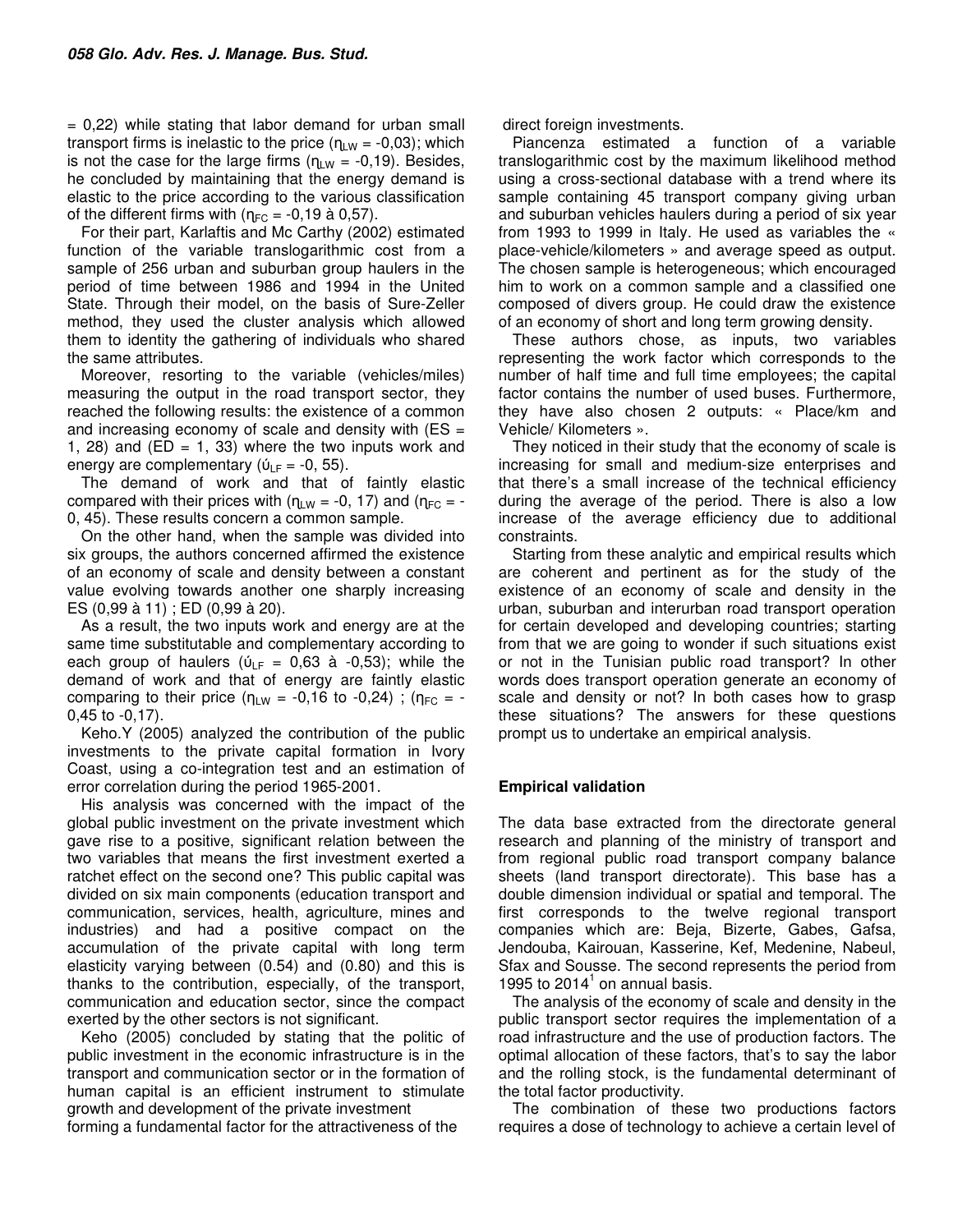|                         |          |          | Table $n^{\circ}1$ : The indicators of positions |                |                    |
|-------------------------|----------|----------|--------------------------------------------------|----------------|--------------------|
| Indicators<br>Variables | Average  | Médian   | Maximum                                          | <b>Minimum</b> | <b>Observation</b> |
| Log(Y)                  | 9.97798  | 10.00462 | 11.51692                                         | 4.884089       | 240                |
| Log(SN)                 | 8.704679 | 8.772821 | 11.48018                                         | 3.763987       | 240                |
| Log(NS)                 | 9.0342   | 8.954139 | 11.54245                                         | 4.145513       | 240                |
| Log(F)                  | 5.132474 | 5.02703  | 10.23917                                         | 4.110874       | 240                |
| Log(NE)                 | 6.13845  | 6.001403 | 10.23917                                         | 5.293305       | 240                |

|                                       | Table $n^{\circ}2$ : The indicators of dispersions |                 |                          |
|---------------------------------------|----------------------------------------------------|-----------------|--------------------------|
| $\overline{\phantom{a}}$<br>Indicator | The Variance                                       | <b>Standard</b> | Coefficient of variation |
| <b>Variables</b>                      |                                                    | deviation       |                          |
| Log(Y)                                | 0.725634                                           | 0.8518415       | 0.0853721                |
| Log(SN)                               | 0.6426829                                          | 0.801675        | 0.092097                 |
| Log(NS)                               | 0.4907143                                          | 0.70051         | 0.0775398                |
| Log(F)                                | 0.589895                                           | 0.7680462       | 0.1496444                |
| Log(NE)                               | 0.5253896                                          | 0.7248376       | 0.1180815                |

|            |                 | Tableau $n^{\circ}3$ : The indicators of forms |                |             |
|------------|-----------------|------------------------------------------------|----------------|-------------|
| Indicators | <b>Kurtosis</b> | <b>Skewness</b>                                | Jarque & Berra | Signifiance |
| Variables  |                 |                                                |                | of JB       |
| Log(Y)     | 7.385253        | $-.8213214$                                    | 0.0853721      | 0.9741264   |
| Log(SN)    | 8.172581        | $-0.9443931$                                   | 0.092097       | 0.961352    |
| Log(NS)    | 12.84983        | $-1.121977$                                    | 0.0775398      | 0.951423    |
| Log(F)     | 25.42775        | 3.741124                                       | 0.1496444      | 0.901423    |
| Log(NE)    | 13.6683         | 2.448337                                       | 0.1180815      | 0.914212    |

|                                        |        | Table $n^{\circ}$ 4 : Total matrix correlation |         |        |         |
|----------------------------------------|--------|------------------------------------------------|---------|--------|---------|
| $\sqrt{\frac{1}{\sqrt{1-\frac{1}{2}}}$ | Log(Y) | Log(TR)                                        | Log(NS) | Log(F) | Log(NE) |
| <b>Variables</b>                       |        |                                                |         |        |         |
| Log(Y)                                 | 1.0000 |                                                |         |        |         |
| Log(SN)                                | 0.8743 | 1.0000                                         |         |        |         |
| Log(NS)                                | 0.8620 | 0.9382                                         | 1.0000  |        |         |
| Log(F)                                 | 0.5659 | 0.7160                                         | 0.6627  | 1.0000 |         |
| Log(NE)                                | 0.6897 | 0.7278                                         | 0.6893  | 0.9288 | 1.0000  |

output. The last represents the public transport service in our article. Our base for the temporary individual data concerns the explanatory and endogenous variables including: the Size of Network (SN), the Number of Stops (NS), the Fleet (F), the Number of Employees (NE) and the Production (Y).

We approximate the variable size of network by the total length of lines reserved for the twelve regional transport companies in Tunisia. We also estimate the variable number of stops by the stop indicating the place where vehicles stop to pick up or drop the passengers which concern the collection centre for captive transport. Furthermore, nous we determine the variable. Vehicle Park building on the acquired vehicles on the occasion of

the creation or extension of the urban and interurban public transport service or the renewal of the used park for these services: buses, coaches, articulated buses, comfort coaches and minibus, etc. This

Noticing that the information concerning 2014 are approximate; they estimated from anterior data. allows us to calculate the number of employees by the total number of the company employees which is composed of: The administrative staff, the working and technical staff. Finally we estimate the production of the public transport service in the regional companies as a homogenous variable marked (Y). The variable production is calculated from the vehicle/kilometers travelled. This production gives a better representation not only of the average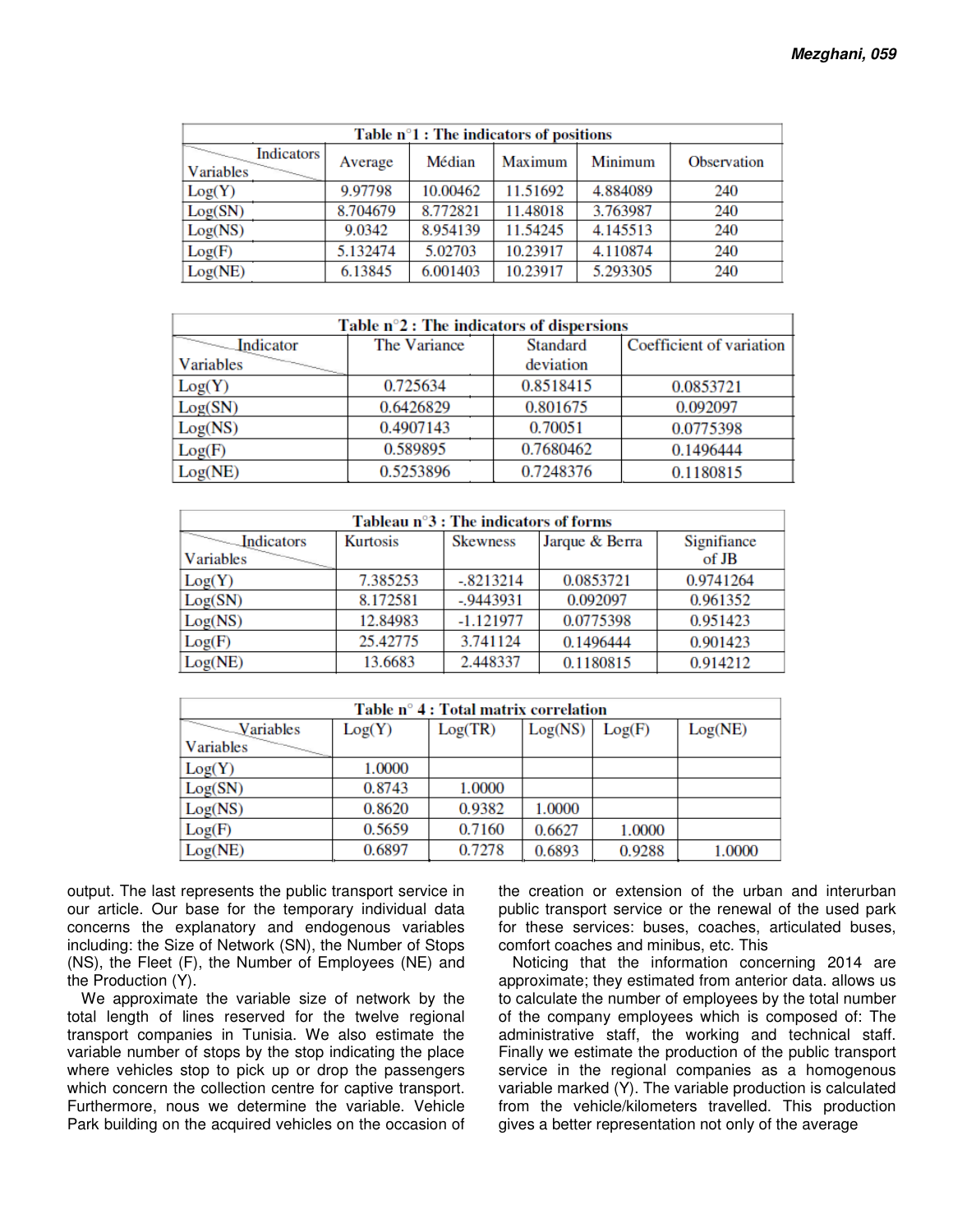|               | Table $n^{\circ}$ 5 : The tests of homogeneities heterogeneities |                             |
|---------------|------------------------------------------------------------------|-----------------------------|
|               | Homogeneity of constantes                                        | Homogeneity of coefficients |
| $Log(Y_{it})$ | 55.06 (0.000)                                                    | 0.63(0.9124)                |

|                      |           | Table n°6 : Static estimation                                 |           |                       |
|----------------------|-----------|---------------------------------------------------------------|-----------|-----------------------|
| $\sim$<br>Indicators |           | <b>Estimation Within</b>                                      |           | <b>Estimation GLS</b> |
| Variables            |           |                                                               |           |                       |
|                      |           | Coefficients Significativities Coefficients Significativities |           |                       |
| Log(SN)              | 0.7710577 | 0.000                                                         | 0.7770208 | 0.000                 |
| Log(NS)              | 0.1827413 | 0.000                                                         | 0.1844504 | 0.000                 |
| Log(F)               | 0.5667019 | 0.000                                                         | 0.5901751 | 0.000                 |
| Log(NE)              | 0.5098013 | 0.000                                                         | 0.5415531 | 0.000                 |

|              | Tableau $n^{\circ}7$ : Hausman test (1978) |                       |
|--------------|--------------------------------------------|-----------------------|
|              |                                            | Log(Y) <sub>it</sub>  |
| Stat-Hausman |                                            | $(4)$ = 2.98 (0.5604) |

efficient capacity used to guarantee the service, but also of the distance traveled by the vehicles simultaneously.

To study the economies of scale and density in the public road transport for the twelve regional Tunisian companies from 1995 to 2014 on annual frequency, we refer to an artificial econometric model. Historically, the economies of scale and density are expressed by the production of the public transport service of these regional companies. This production (Y) corresponds to the endogenous variable for our data base. Or the other hand? The explanatory variables are: the size of network (SN), the number of stops (NS), the Fleet (F), the number of employees (NE) and the production (Y).

Indeed, empirically speaking, the link between the economies of scale and density in the public road transport sector in Tunisia concerns, the total length of lines reserved for the twelve regional transport companies (TR) the number of vehicle stops to pick up or drop the passengers (NS) the vehicle acquired on the occasion of the urban and interurban public transport service or the renewal of the fleet (F) and the number of employees (NE) to establish this link between these different variables, we refer to the main works of Viton (1981), De borger (1984), d'Obeng (1985), Thiry and Lawarée (1987) et d'Abbes and Bulteau (2003), to draw a base model which is presented in the form of the fallowing Cobb-Douglass function:

A  $\Box S$   $\Box N$   $^i$   $\Box F$   $\Box$   $^i$  $N \mathbin{\square} S \mathbin{\square} \mathbin{\square} \mathsf{NE} \mathbin{\square}^i$ eit i  $1, \ldots, 12$ iti it it it it

To test the homogeneity of all the coefficients and constants of our below reference model and to give an exact specification to this model, we use the logarithmic linear operation on the right and on the left. After its transformation our modal takes the following from:

 $Log(Y_{it}) \square Log(A_i) \square_i Log\square SN \square_{it} \square_i Log\square NS \square_{it}$  $\Box$   $\vdash$   $\Box$   $\Box$   $\Box$   $\vdash$   $\Box$   $\Box$   $\Box$   $\vdash$   $\Box$   $\vdash$   $\Box$   $\vdash$   $\Box$   $\vdash$   $\vdash$   $\Box$   $\vdash$   $\vdash$   $\Box$   $\vdash$   $\vdash$   $\Box$   $\vdash$   $\vdash$   $\Box$   $\vdash$   $\vdash$   $\Box$   $\vdash$   $\vdash$   $\vdash$   $\vdash$   $\vdash$   $\vdash$   $\vdash$   $\vdash$   $\vdash$   $\$ 

To give an exact specification of the temporal-individual double dimension we use Fisher homogeneity and heterogeneity tests. For this purpose, we adopt the two statistics of fisher (F1 et F3) to identify the common and different feature of all the parameters of our base model relating to the twelve regional public transport companies (SRT) in Tunisia for the period 1995-2014.

## **The descriptive statistics**

In this statistical study we are going to choose the

Y □ t □1995□ 2014 et i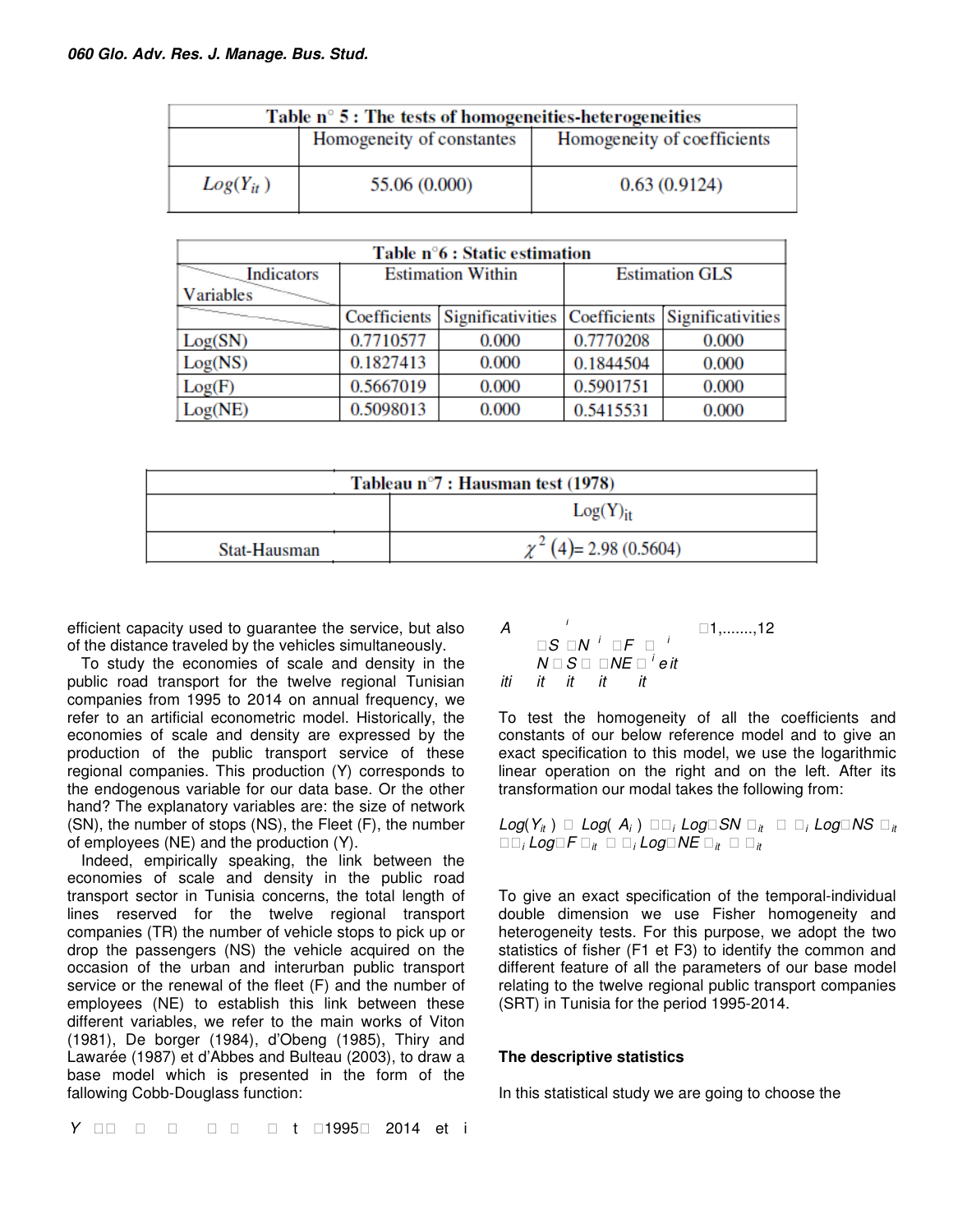| <b>Indicators</b>                              |                          | <b>Estimation GLS</b> |  |
|------------------------------------------------|--------------------------|-----------------------|--|
| Variables                                      |                          |                       |  |
|                                                | Coefficients Significant |                       |  |
| Log(SN)                                        | 0.7770208                | 0.000                 |  |
| Log(NS)                                        | 0.1844504                | 0.000                 |  |
| Log(F)                                         | 0.5901751                | 0.000                 |  |
| Log(NE)                                        | 0.5415531                | 0.000                 |  |
| <b>Estimation of Random individual effects</b> |                          |                       |  |
| Beja constant                                  | 1.470082                 | 0.000                 |  |
| <b>Bizerte</b> constant                        | 1.352885                 | 0.001                 |  |
| Gabes constant                                 | 1.345887                 | 0.001                 |  |
| Gafsa constant                                 | 1.076482                 | 0.008                 |  |
| Jendouba constant                              | 1.323406                 | 0.000                 |  |
| Kairouan constant                              | 1.64515                  | 0.000                 |  |
| Kasserine constant                             | 1.126698                 | 0.002                 |  |
| Kef constant                                   | 0.9230292                | 0.013                 |  |
| Médenine constant                              | 1.749658                 | 0.000                 |  |
| Nabeul constant                                | 1.126266                 | 0.007                 |  |
| <b>Sfax constant</b>                           | 1.626183                 | 0.000                 |  |
| Sousse constant                                | 1.967576                 | 0.000                 |  |

indicators of positions, dispersions and forms in order to study the normality, the adjustment and the estimation quality of each component of our base model. For this goal, the following tables correspond to a descriptive analysis of the explanatory variables and the endogenous variable during a period of study from 1995 to 2014 on annual frequency concerning the twelve regional transport companies.

From this table, we can conclude that on one hand, that the average for the five explanatory variables and the production of the companies transport services are a little high since the values of these variables are quite strong the median which shares the cumulated increasing frequency of each variable of our theoretical model which is grouped also into two is also strong for the explanatory variables and the endogenous variable of the base model. On the other hand, we must study the quality of estimation and the adjustment each component of this model by the indicators of absolute and relative dispersions. In order to achieve this, the table bellow corresponds to the dispersion criteria of these variables.

From the result of this table, we observe that the quality of estimation of these variables is very good since the

variance of each variable below is too low. The linear adjustment of each previously mentioned variable is efficient because the standard deviations are low as well. Therefore we can conclude that is exists a good linear adjustment for the explanatory variables and the endogenous variables of our base model. Furthermore, it's necessary to study the normality of each variable of our reference model by the bias of the indicators of forms and Jarque and Berra statistics presented in the following table.

This table shows that these variables follow a normal law because the statistics of Jarque and Berra are two degrees of freedom lower than the critical value of Khitwo. Likewise, these variables are asymmetric since the statics of Kurtosis are greater than three. Thus, we conclude that all these variables have parabolic branches with asymptotic direction towards the abscissa axis but these statics of Skewness tend this to zero. We could conclude that the production, the size of network and the number of stops are shifted to the left. However, the other variables are shifted to the right.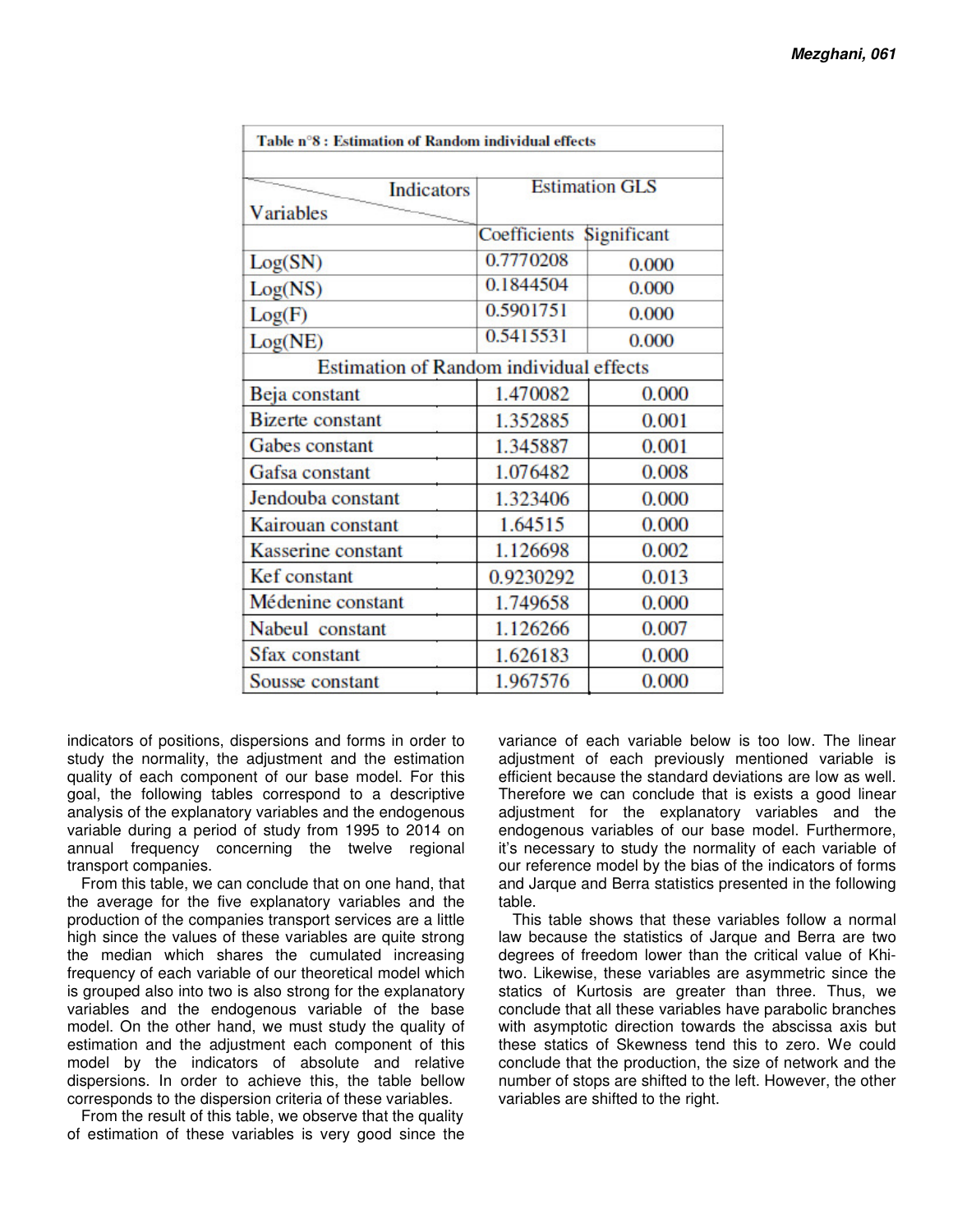

### **Dependencies relationships**

The study of dependencies relationships between the explanatory variables and the production of public transport services for the twelve regional companies during a period of study from 1995 to 2014 on annual frequencies is given the total matrix correlation describing the interrelations between the variables of our model.

From this matrix we can say that it exists positive dependencies relationship between the endogenous variable and all the explanatory variables. Thus, there is a positive dependence between the production of public transport services for the regional companies, the size of the network, the number of stops, the vehicle fleet and the number of employees. So it exists, by the end of the day, a positive correlation between the number of employees and the other explanatory variables. The vehicle fleet exerts positive influences on the production, the size of the network and the number of employees. That's to say the transport services provided by these companies are according to the vehicle park, the more we increase the number of vehicles in use the more the available seats increase. We notice that the seats increase. We notice that the dependencies between the explicatory variables and the endogenous variable are very high.

So, there's a strong correlation between the explanatory variables. As a result, there will be a multicolinearity problem between these explanatory variables.

#### **Specification Tests**

The static estimate of the linear function, relating the logarithm of the productions of the public transport services according to explanatory variables in log for the twelve regional companies during a study period from

1995 to 2014 on annual frequencies, requires as in a first step, the homogenous or heterogeneous verification and specification of the generative process of individualtemporal data. On the econometric front, this comes down to test the equality of coefficients our theoretical model studied in its individual dimension. On the economic front, the specifications tests amount to determining if we have the right to suppose that this production is perfectly identical for the twelve Tunisian regional companies of public road transport; or it's quite the reverse; there are specificities which are peculiar to each company. Our theoretical model could be written in the following from:

 $Log(Y_{it}) \ \Box \ Log(\ A_i) \ \Box \ i Log \Box SN \ \Box_{it} \ \Box \ i Log \Box NS \ \Box_{it}$  $\Box$   $\vdash$   $\Box$   $\Box$   $\Box$   $\vdash$   $\Box$   $\Box$   $\Box$   $\vdash$   $\Box$   $\vdash$   $\Box$   $\vdash$   $\Box$   $\vdash$   $\vdash$   $\Box$   $\vdash$   $\vdash$   $\Box$   $\vdash$   $\vdash$   $\Box$   $\vdash$   $\vdash$   $\vdash$   $\Box$   $\vdash$   $\vdash$   $\vdash$   $\vdash$   $\vdash$   $\vdash$   $\vdash$   $\vdash$   $\vdash$   $\vdash$   $\vdash$ 

The innovations  $\mu$ to be «iid» with are supposedmean zero and variance of

 $2$ , i  $\Box$   $\Box$  N $\Box$ . Thus, we suppose of our model can that the constants  $Log(A_i)$ vary in the

Individual (With the exception of innovation variance which we suppose identical for all individuals) dimension…, but they are invariant in time. This model has many possible configurations (see Christophe Hurlin 2006)

This table below represents the tests of homogeneity heterogeneity of the model parameters.

From this table data, we conclude that all the production coefficients of the public road transport services are identical for the twelve regional companies even though the invariant effects are heterogeneous among these companies. Accordingly, our reference model is specified in the form of a panel with individual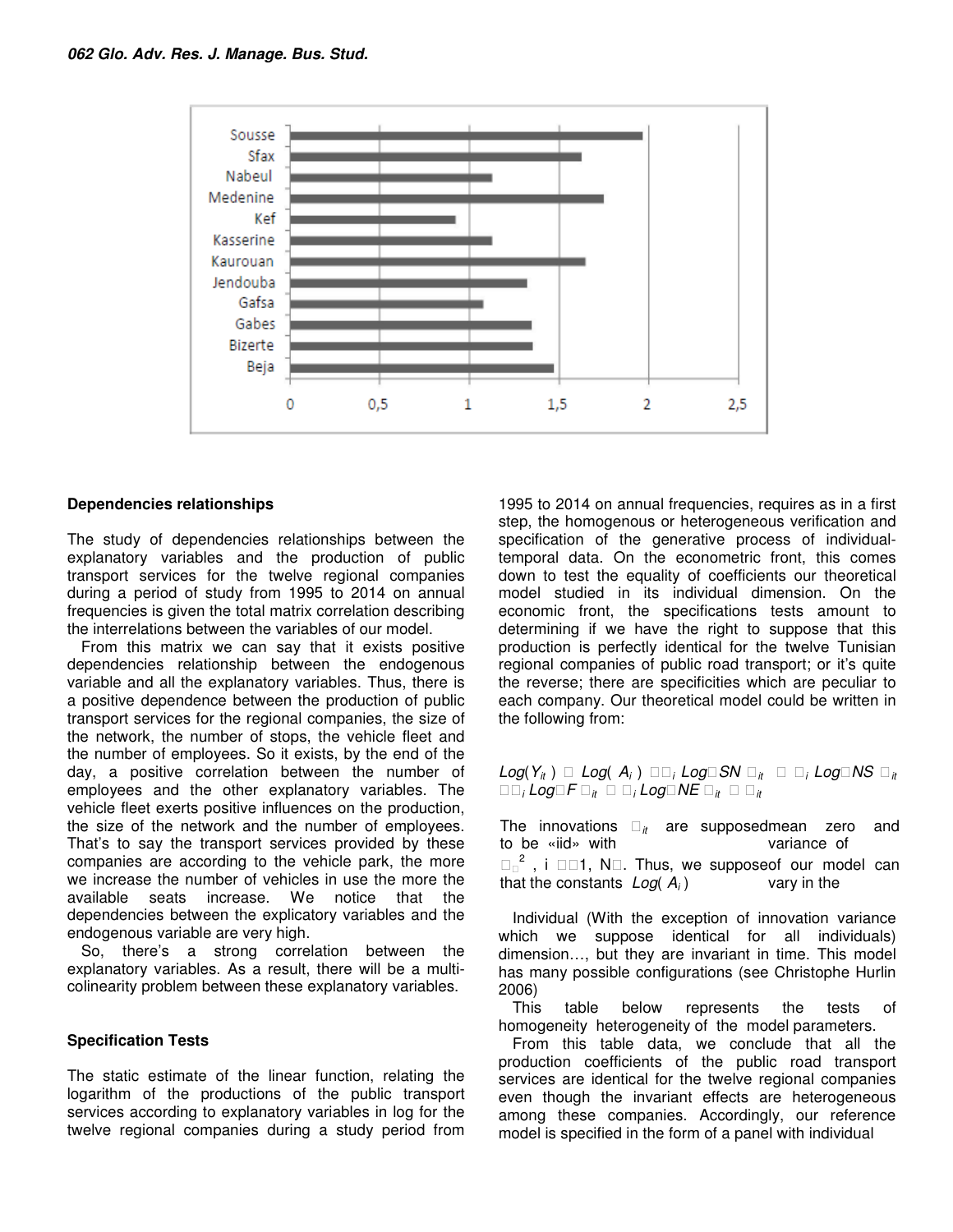effects taking these following specifications:

 $Log(Y_{it}) \square Log(A_i) \square Log\square SN \square_{it} \square Log\square NS \square_{it}$  $\Box$  Log $\Box F \Box_{it} \Box$  Log $\Box NE \Box_{it} \Box$  <sub>it</sub>

#### **Static estimate of the production of the public road transport services in Tunisia**

The specification tests show that our theoretical model can be formalized as a Panel with individual effects. In order to estimate the production of the public transport services of the twelve Tunisia regional companies of road transport during the period from 1995 to 2014 on annual frequencies we use Within and du GLS techniques.

The following table recapitulates these two estimation procedures. In fact, in the observation of the static relation which links the production of the public transport services according to explanatory fundamental and behavioral variables?

From this table we could say that the estimation, using these two techniques, gives positive and significant results for all the explanatory variables of our reference model. The production of public transport services is elastic with respect to the size of network that means the growth of road networks has a big influence on the rise of this public production even on the presentation of the provided services. This result matches Hirshhausen and Cullmann work (2010) for collective public and private transport system in Germany. However, the production of public transport services is less sensitive but positive to the number of stops.

This interpretation is in agreement with Hirshhausen and Cullman's conclusion (2010) where the number of stops in Germany exerts a positive effect on the increase of production's volumes of the public services. The vehicle park, also, and the number employees have a positive impact on these volumes of transport production in Tunisia for both estimation procedures Within and GLS.

Nevertheless, to arbitrate between the two estimation techniques, we must turn to

Hausan's test (1979); the table below corresponds well to Hausan's test (1978) for the logarithm of the production of public road transport services.

## **CONCLUSION**

This table shows that the production of public transport services for the twelve regional companies is specified by a Panel with random individual effects since Hausman's statistiques is lower than Khi-two is 4 degrees of freedom below. This drives us to stick with the estimation results of this production using GLS techniques. The elasticities of the public transport production with respect to the

explicatory variables are positive and significant, that means it exists or strong sensitivity between this production, the size of the network, the number of stops, the vehicle park and the number of employees.

These results are expected because the accumulation of the production of the public transport services requires an innovation of lines. Such an innovation can have a positive effect for the existence of an economy of density in the management of Tunisian public road transport concerned companies. The improvements of stops or stations for the used vehicles as well as a well-planned, efficient staff increase of the regional transport companies can have a positive impact on the management of these data. The following table corresponds to the constant estimation or the Random individual effects for the twelve companies using the GLS technique.

Finally, we can indicate that the estimation of individual effects by the generalized least-square method GLS gives expected and significant results. The estimated values of the constants are also very low; these ones mean that the average effects of the omitted variables are very low. Hence, it's a question of a good specification of the production of the public transport service with respect to the explanatory services since the unforeseen uncertainties are so low. We represent these random individual effects in the next figure.

Thus, despite of the shortage in staff and in rotting stock which are necessary for a proper operation of the public road transport run by the twelve regional companies, the focus of our study, we could affirm, considering our study on the urban suburban and interurban transport network, that the situation requires a strengthening not only in the field of infrastructure but also in the operation of the public road transport lines in Tunisia.

#### **REFERENCES**

- Abbes S and Bulteau J (2003). Analysis of the productive efficiency of the urban transport networks in France. University of Calgary,
- De Borger L (1984). Cost and Productivity in Regional Bus Transportation: The Belgian Case. The Journal of Industrial Economics, Vol. 33, No. 1. pp. 37-54.
- Diewert W E (1974). Functional Forms for Revenue and Factor Requirement Functions. International Economic Review, Vol 15 (1), pp 119-130.
- Hausman J (1979). The Econometrics of Labour Supply and Convex Budget Sets », Economics Letters, 3, pp. 171-174.
- Hausman J (1978). Specification Test in Economics. Econometrical, Vol.46, n°6, pp.1251-1271.
- Hirschhausen CV and Cullmann AA (2010). «A Nonparametric Efficiency Analysis of German Public Transport Companies», Transportation Research Part E, Vol 46(3): pp 436-445.
- Hurlin Christophe (2006). Network Effects of the Productivity of infrastructure in Developing Countries. Policy Research Working Paper No. 3808, WorldBank.
- Karlaftis M G and Mccarthy P (2002). Cost structures of public transit systems: a panel data analysis. Transportation Research Part E, Vol 38, pp.1-18.
- Keeler T E (1974). Railroad Costs, Returns to Scale and Excess